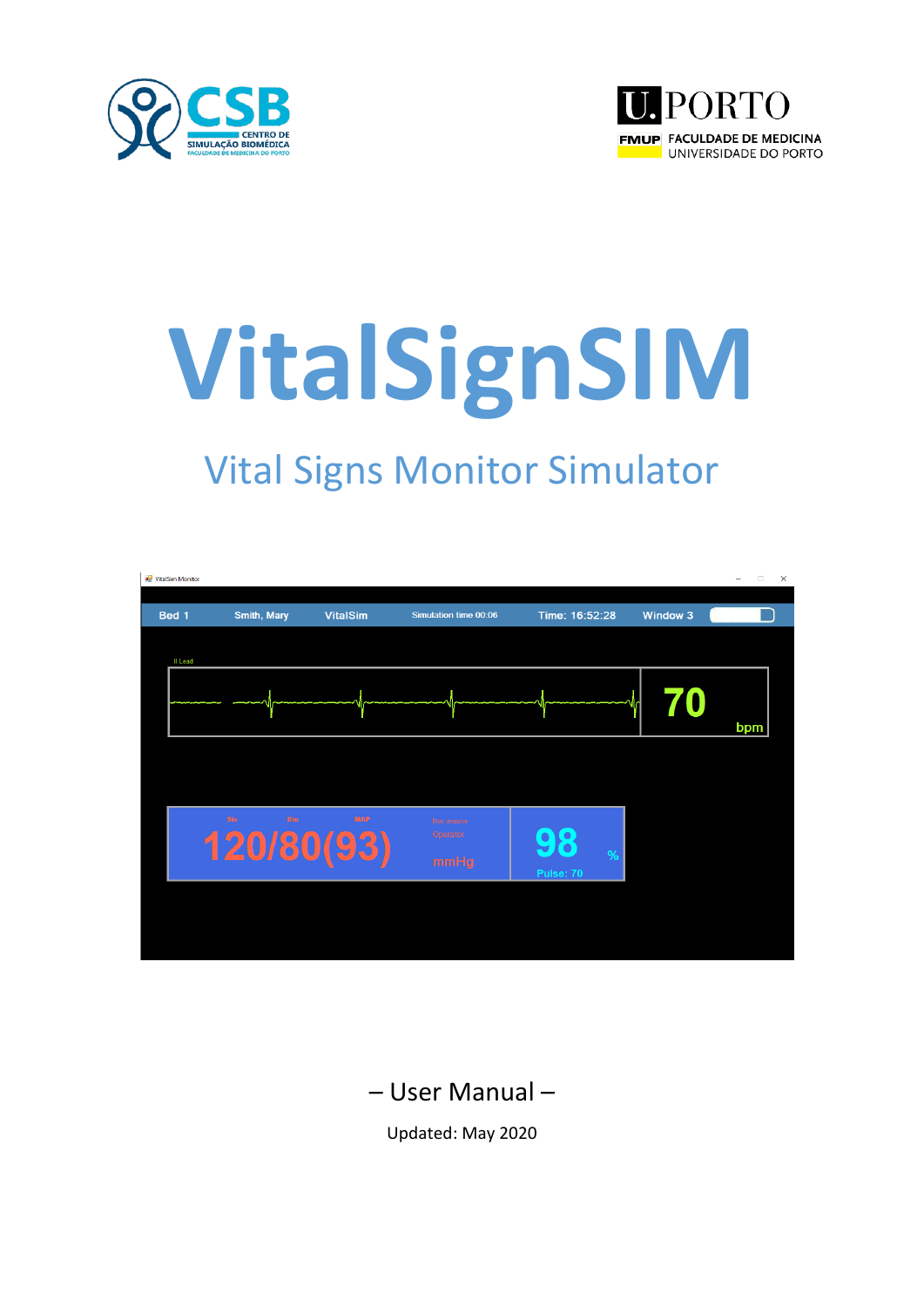Developed by:

Luís Monteiro, MSc

Carla Sá Couto, PhD

#### Contributions:

Abel Nicolau, MSc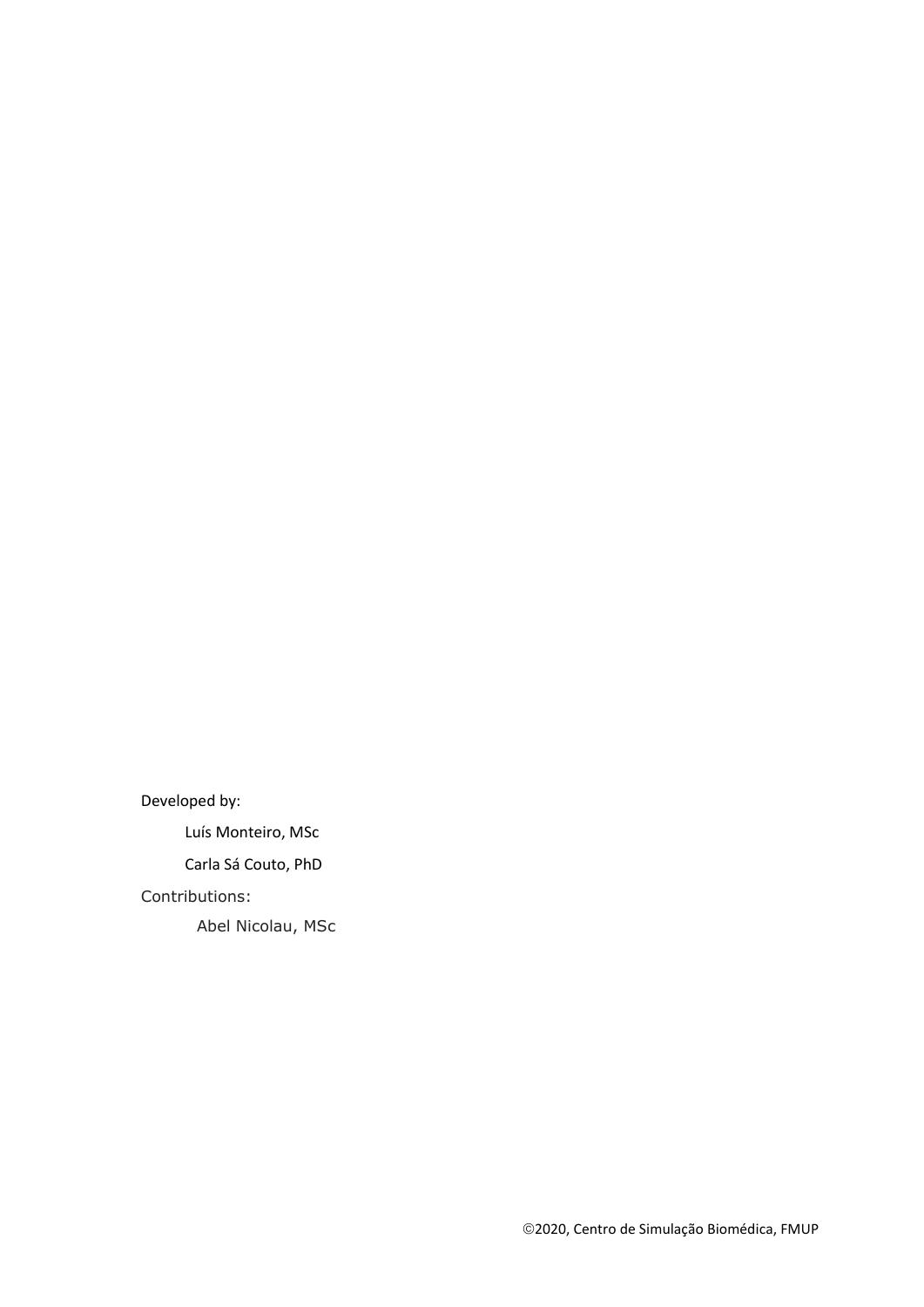#### **Installation**

- This simulator was developed for Microsoft Windows operating systems. It has not been tested on other systems, so its operation is not guaranteed.
- This software has been optimized for monitors with a resolution of 1366 x 768 pixels.
- For a correct installation you must follow the following steps:
	- o Run the VisualBasicPowerPacksSetup executable found in the downloaded folder before installing VitalSignSIM.
	- o VitalSignSIM will be installed in the directory where the folder is placed, so it is advisable to place the folder, for example, in Documents.
	- o Run setup file from the sent folder.
	- o Installation completed. The program is ready to be used.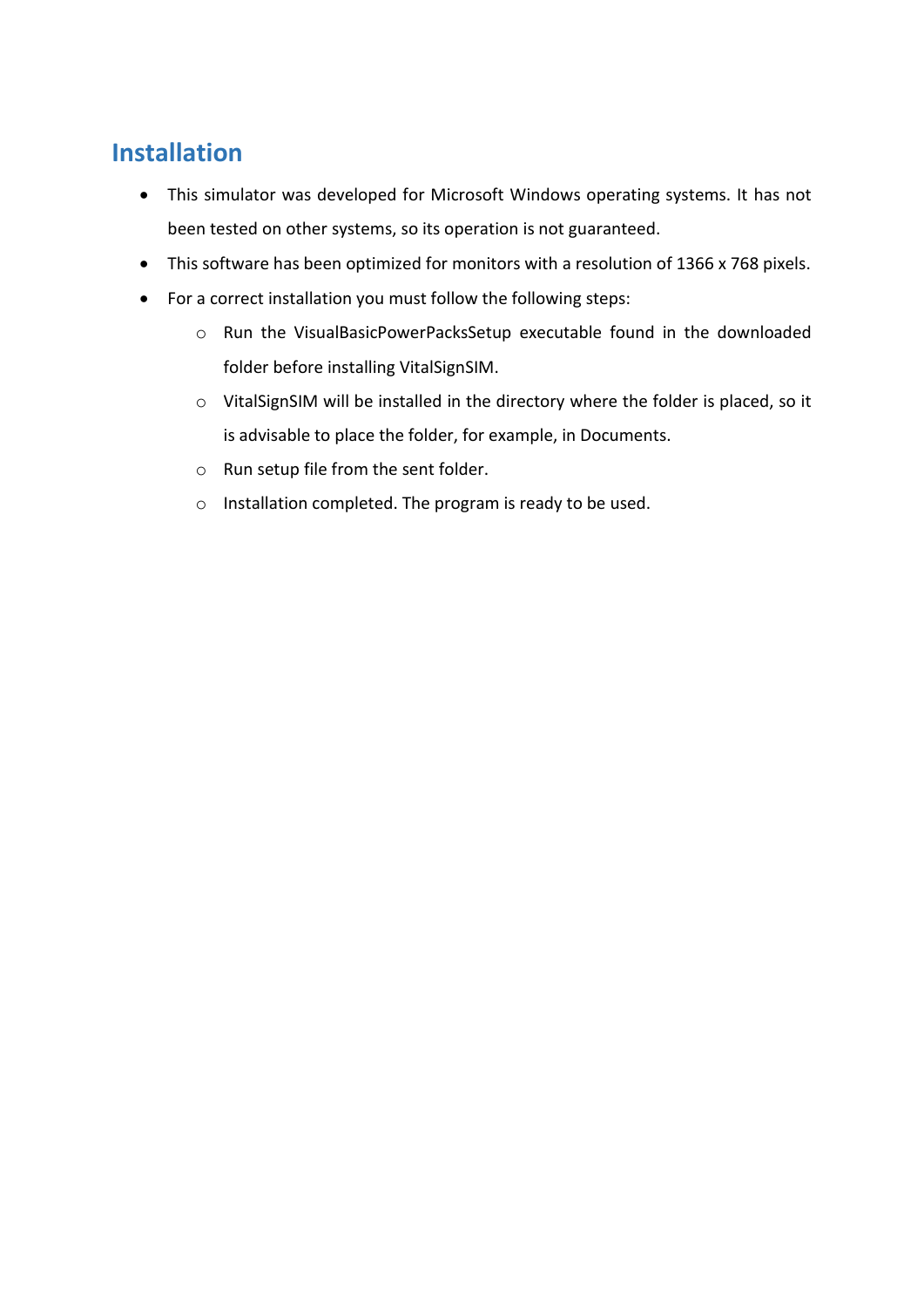#### **Recommendations**

• To enhance the realism of the simulation scenario, it is recommended to install the software on a portable computer, connecting to the computer a monitor with the recommended resolution and a wireless keyboard. For the audible signals to be audible, the monitor must have built-in speakers. The computer must be hidden. In this way, the trainee only observes the monitor and the instructor controls the software without interfering in the scenario.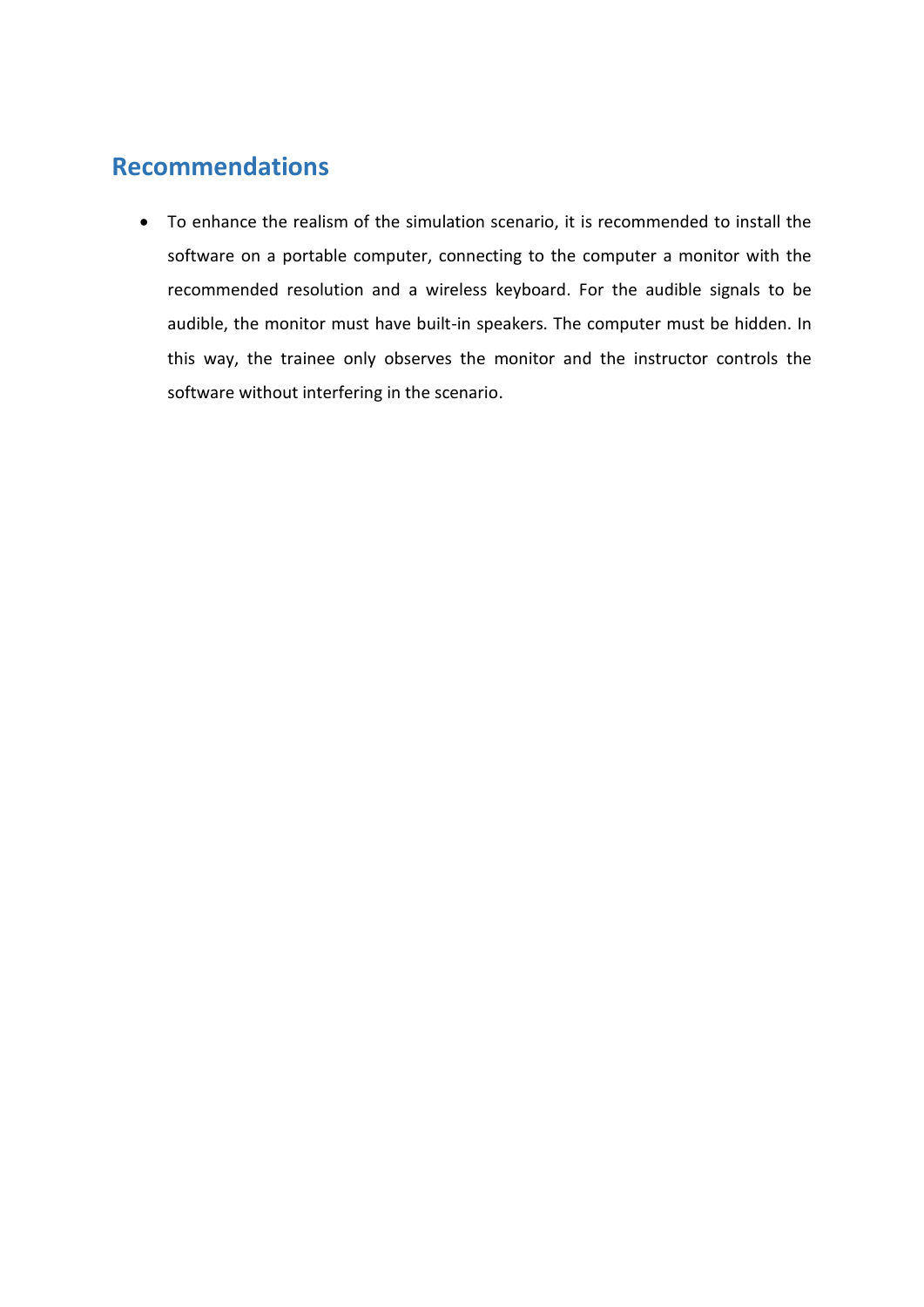#### **Overview**

- VitalSignSIM is an application that mimics a vital signs monitor and can be coupled with a low-fidelity simulator or standardized patient providing an increase in the realism and complexity of the simulation.
- It was designed to be easy to use and include a set of characteristics, such as: appropriate monitored signals, simulated signals in real time, inclusion of audible signals, presetting four scenarios and remote manipulation of vital signs.
- It consists of two interfaces: the instructor interface that allows the preparation of the scenario (Fig. 2) and the trainee interface that simulates a non-invasive vital signs monitor (Fig. 3)
- The monitor includes 3 numeric signals (heart rate, oxygen saturation rate (SpO2) and non-invasive blood pressure) and 1 graph (electrocardiogram).
- Sound signals inherent to the monitor (heartbeat) and others that can be used to give more realism to the scenario were included: baby's aspiration and crying (eg for paediatric or obstetric scenarios).
- VitalSignSIM can be controlled remotely via a wireless keyboard, allowing real-time adaptability of vital signs and facilitating the mobility of the instructor.



Fig. 2 – Instructor interface: Scenario preparation screen. Fig. 3 – Trainee interface: Vital signs monitor.

| <b>IE</b> VitaSim - Settings |                          |                 |                                  |                         |          | $\Box$<br>$\times$<br>$\sim$ |
|------------------------------|--------------------------|-----------------|----------------------------------|-------------------------|----------|------------------------------|
| Bed 1                        | Smith, Mary              | <b>VitalSim</b> | Simulation time 00:06            | Time: 14:15:57          | Window 3 |                              |
| IlLead                       |                          |                 |                                  |                         |          |                              |
|                              |                          |                 |                                  |                         |          | bpm                          |
|                              |                          |                 |                                  |                         |          |                              |
|                              | 30s<br>Dia<br>120/80(93) | <b>MAP</b>      | Non-invasive<br>Operator<br>mmHg | 98<br>$\%$<br>Pulse: 71 |          |                              |
|                              |                          |                 |                                  |                         |          |                              |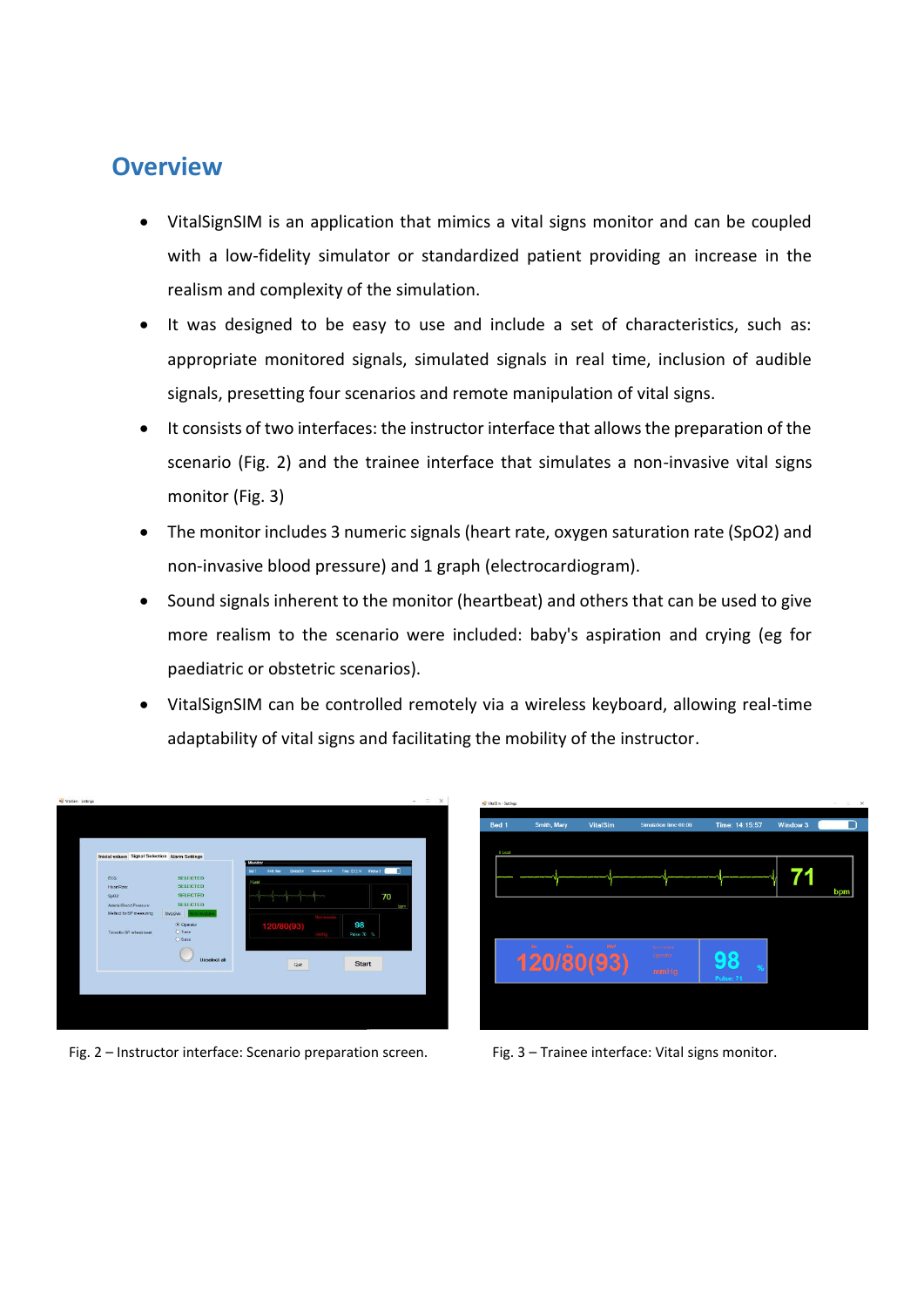#### **Instructor interface: Scenario preparation screen**

- In this interface, the user can:
	- o Define the initial values for the different vital signs (Fig. 4),
	- o Select which signals are monitored at the beginning of the scenario (Fig. 5),
	- o Define the limits for the different visual alerts (Fig. 6).
- In the "Initial values" tab (Fig. 4) there are four pre-defined scenarios (normal, hypotension, hypertension and hypoxia), and it is also possible to enter other values according to the scenario to be created.

|                                |  | Inicial values Signal Selection Alarm Settings    |  |    |      |  |
|--------------------------------|--|---------------------------------------------------|--|----|------|--|
|                                |  | Normal Hypotension Hypertension Hypoxia Costumize |  |    |      |  |
|                                |  |                                                   |  |    |      |  |
|                                |  |                                                   |  |    |      |  |
|                                |  |                                                   |  |    |      |  |
|                                |  |                                                   |  |    |      |  |
|                                |  |                                                   |  |    |      |  |
| Heart Rate:                    |  |                                                   |  | 72 | bpm  |  |
| $SpO2$ :                       |  |                                                   |  | 98 | %    |  |
| <b>Mean Arterial Pressure:</b> |  |                                                   |  | 93 | mmHg |  |
|                                |  |                                                   |  |    |      |  |
|                                |  |                                                   |  |    |      |  |
|                                |  |                                                   |  |    |      |  |
|                                |  |                                                   |  |    |      |  |
|                                |  |                                                   |  |    |      |  |
|                                |  |                                                   |  |    |      |  |

Fig. 4

• In the "Signal Selection" tab (Fig. 5) it allows the selection of which vital signs are monitored at the beginning of the scenario. Note that, during the scenario, the signals may also be turned on and off, overlapping the previous selection. The update rate for blood pressure is also selected in this tab and can be changed during the scenario.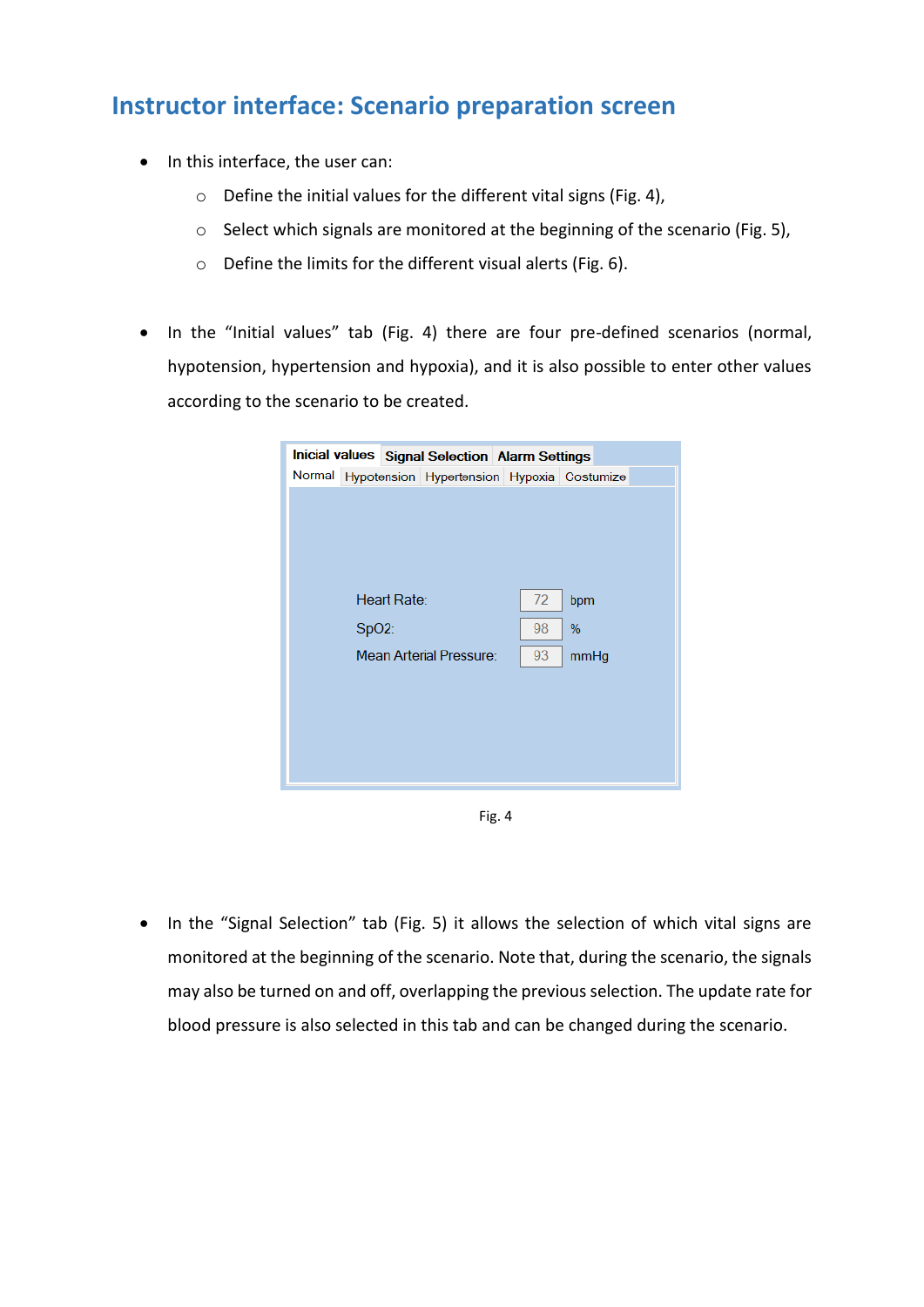|             | <b>Inicial values</b> Signal Selection Alarm Settings |                 |                     |
|-------------|-------------------------------------------------------|-----------------|---------------------|
|             |                                                       |                 |                     |
|             |                                                       |                 |                     |
| ECG:        |                                                       |                 | <b>SELECTED</b>     |
| Heart Rate: |                                                       |                 | <b>SELECTED</b>     |
| SpO2:       |                                                       |                 | <b>SELECTED</b>     |
|             | Arterial Blood Pressure:                              |                 | <b>SELECTED</b>     |
|             | Method for BP measuring:                              | Invasive        | Non Invasive        |
|             |                                                       |                 | ◎ Operator          |
|             | <b>Timer for BP refreshment</b>                       | $\supset$ 1 min |                     |
|             |                                                       | $O$ 5 min       |                     |
|             |                                                       |                 | <b>Unselect all</b> |
|             |                                                       |                 |                     |



• In the "Alarm Settings" tab (Fig. 6), the limits for visual alerts of heart rate and blood oxygen saturation rate can be configured. These alerts can be enabled or disabled for the scenario. Once turned on, they cannot be turned off during the scenario.

| <b>Inicial values Signal Selection Alarm Settings</b>                                          |  |  |  |  |  |  |
|------------------------------------------------------------------------------------------------|--|--|--|--|--|--|
| The values presented are trigger value related to the visual alarm of the<br>different signals |  |  |  |  |  |  |
| Alarm setting:<br><b>Disable</b><br>Enable                                                     |  |  |  |  |  |  |
| <b>Heart Rate</b>                                                                              |  |  |  |  |  |  |
| <100<br>>100<br>220<br>110<br>40<br>80                                                         |  |  |  |  |  |  |
| O <sub>2</sub> saturation                                                                      |  |  |  |  |  |  |
| 100<br>0<br>80                                                                                 |  |  |  |  |  |  |
| Reset to default<br>values                                                                     |  |  |  |  |  |  |

Fig. 6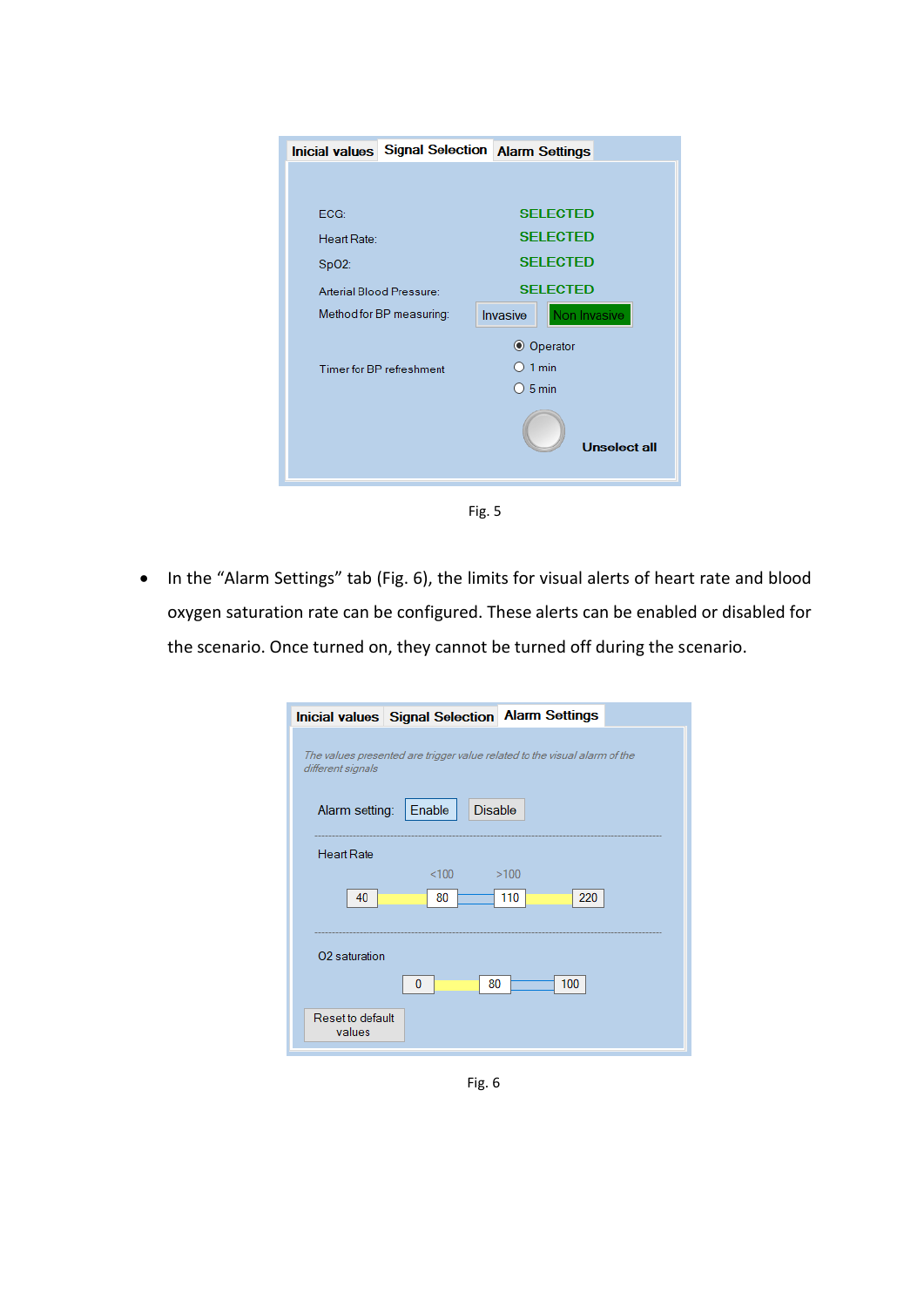#### **Trainee interface: Vital signs monitor**

- VitalSignSIM (Fig. 7) presents vital signs in numerical and graphical form. The signs presented in numerical form are: heart rate, oxygen saturation rate (SpO2) and blood pressure. The only signal represented graphically is the electrocardiogram.
- The electrocardiogram mimics 3 rhythms: sinus, asystole and ventricular fibrillation. When the last two rhythms are selected, all other signals change accordingly to preset values.
- The blood pressure update can take place automatically at intervals of 1 or 5 minutes or "on request". With each new reading, blood pressure values will vary slightly, but always close to the values defined at the beginning of the scenario.

| VitalSim Monitor |             |     |                          |                          |                |                 | $\Box$<br>$\times$<br>- |
|------------------|-------------|-----|--------------------------|--------------------------|----------------|-----------------|-------------------------|
| Bed 1            | Smith, Mary |     | <b>VitalSim</b>          | Simulation time 00:06    | Time: 16:52:28 | <b>Window 3</b> |                         |
| II Lead          |             |     |                          |                          |                |                 |                         |
|                  |             |     |                          |                          |                |                 | bpm                     |
|                  |             |     |                          |                          |                |                 |                         |
|                  | <b>Sis</b>  | Dia | <b>MAP</b><br>120/80(93) | Non invasive<br>Operator | $\%$           |                 |                         |
|                  |             |     |                          | mmHg                     | Pulse: 70      |                 |                         |
|                  |             |     |                          |                          |                |                 |                         |
|                  |             |     |                          |                          |                |                 |                         |

Fig. 7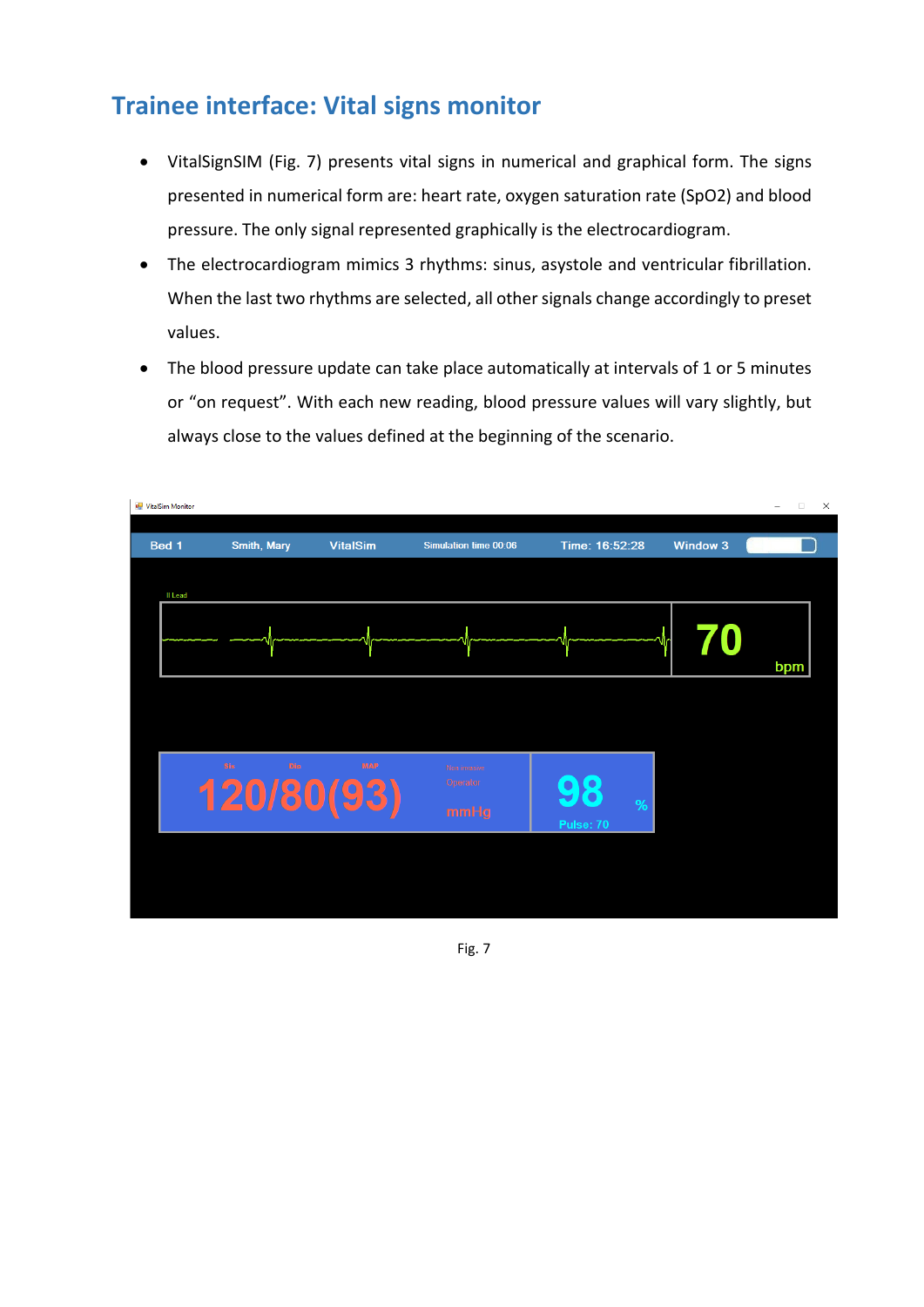#### **Control and manipulation of signals**

• The control and manipulation of the signals can be done directly on the computer keyboard or through a wireless keyboard (avoiding the instructor's interference in the scenario). The following table shows which keys to use and their function. Fig. 8 shows a standard keyboard with the indication of these same functions to facilitate control by the instructor.

| <b>Keybind</b>          | <b>Function</b>                         | Obs                                                                                                |  |  |
|-------------------------|-----------------------------------------|----------------------------------------------------------------------------------------------------|--|--|
| F <sub>1</sub>          | <b>ECG</b>                              |                                                                                                    |  |  |
| F <sub>2</sub>          | <b>Heart Rate</b>                       | <b>ON/OFF Function</b>                                                                             |  |  |
| F <sub>3</sub>          | <b>O2 Saturation</b>                    |                                                                                                    |  |  |
| F <sub>4</sub>          | <b>Blood Pressure</b>                   |                                                                                                    |  |  |
| A                       | <b>Heart Rate</b>                       |                                                                                                    |  |  |
| $\mathsf{Z}$            | <b>Heart Rate</b>                       |                                                                                                    |  |  |
| S                       | SpO2                                    | All ascents and<br>descents are 3 units<br>of variation.                                           |  |  |
| $\boldsymbol{X}$        | SpO <sub>2</sub>                        |                                                                                                    |  |  |
| D                       | <b>Systolic Pressure</b>                |                                                                                                    |  |  |
| $\mathbf C$             | <b>Systolic Pressure</b>                |                                                                                                    |  |  |
| F                       | <b>Diastolic Pressure</b>               |                                                                                                    |  |  |
| $\overline{\mathsf{V}}$ | <b>Diastolic Pressure</b>               |                                                                                                    |  |  |
| G                       | <b>Blood Pressure</b>                   | Update of blood<br>pressure values.                                                                |  |  |
| $\mathbf{1}$            | <b>Baby Cry</b>                         |                                                                                                    |  |  |
| $\overline{2}$          | Aspiration                              |                                                                                                    |  |  |
| Q                       | <b>Ventricular Fibrillation</b>         | <b>ON/OFF Function</b>                                                                             |  |  |
| W                       | Asystole                                |                                                                                                    |  |  |
| E                       | Manual update of blood pressures        | Changes the way your<br>blood pressure is<br>updated. It only<br>works in "non-<br>invasive" mode. |  |  |
| $\mathsf R$             | Blood pressures updated every minute    |                                                                                                    |  |  |
| T                       | Blood pressures updated every 5 minutes |                                                                                                    |  |  |
| <b>Spacebar</b>         | End scenario                            |                                                                                                    |  |  |